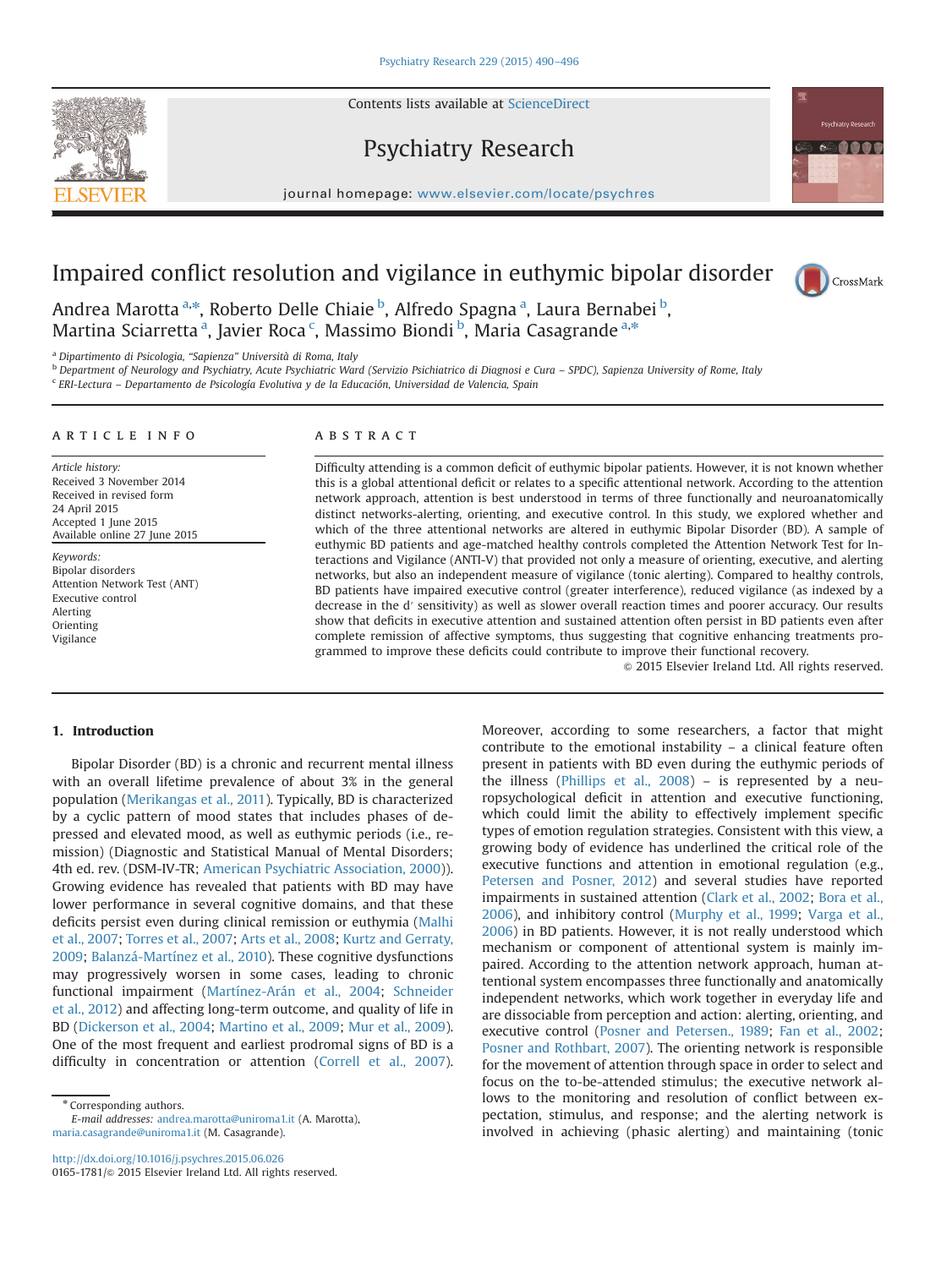alerting) a general state of activation of the cognitive system. Impairments of attentional processes in BD are heterogeneous; difficulties in visuo-spatial attention have been observed in bipolar patients in euthymic state, and in mildly depressed patients in one study (Jongen et al., 2007), but not in another (Barekatain et al., 2008). A marked sensitivity to interference in the Stroop (Kravariti et al., 2009; Rheenen and Rossell, 2013; Erol et al., 2014), and flanker task (Brotman et al., 2009; Patino et al., 2013), or in oculomotor paradigms such as antisaccade tasks (García-Blanco et al., 2013), which are considered to represent executive functioning, have also been observed in bipolar patients. These impaired executive functions persist in remission (Ferrier et al., 1999; Rubinsztein et al., 2000; Mur et al., 2007), and are present in first degree relatives of patients with bipolar disorder (Clark et al., 2005b). Finally, several studies have also reported impaired sustained attention in bipolar disorder during mania, remission and in first-degree relatives of patients with bipolar disorder (Liu et al., 2002; Sepede et al., 2012).

The Attentional Network Test (ANT), a combination of the Covert Orienting Task (Posner, 1980) and the Flanker Task (Eriksen and Eriksen, 1974), enables to examine individual differences in efficiency of the brain networks of alerting, orienting and executive attention discussed above within the context of a quick and simple computerized task (Fan et al., 2002). Alerting is assessed by comparing reaction times (RTs) for targets preceded by alerting cues informing the temporal onset of the target with those not preceded by any cue (i.e. warning effect). The orienting is assessed by comparing RTs for spatially cued targets with RTs for spatially uncued targets (i.e. visual cueing effect). Executive attention is assessed by comparing RTs for targets flanked by congruent distractors with those flanked by incongruent distractors (i.e., the conflicting effect). In this way, the ANT provides an appropriate index for each attentional network and it has been successfully used to address the attentional performance in healthy adults (Callejas et al., 2004, 2005; Martella et al., 2011; Federico et al., 2013; Spagna et al., 2014), children (Rueda et al., 2004), and clinical patients (Preiss et al., 2010; Casagrande et al., 2012; Orellana et al., 2012; Martella et al., 2014). To our knowledge, only one behavioural experiment has employed the ANT paradigm to assess attentional performance in bipolar patients (Gruber et al., 2007). In particular, Gruber et al. (2007) assessed attentional performance in patients with major depression, manic bipolar patients, and depressed bipolar patients and observed that manic bipolar patients showed slower reaction times in the ANT compared to both depressed patient groups, and performed significant fewer trials correctly. However, the lack of a control group of healthy subjects makes these results difficult to interpret. Indirect evidence has been provided by a recent study of Belleau et al. (2013), in which using the ANT task observed poor executive attention, but normal alerting and orienting functions, in unaffected youth at familial risk for mood disorders (bipolar disorder and major depressive disorder). This finding suggests that executive attention may represent a vulnerability marker for BD. To our knowledge, no previous study has used the ANT task to directly compare attentional performance of euthymic bipolar patients to that of healthy subjects. According to some researchers (Torres et al., 2007; Bora et al., 2008; 2009, Maalouf et al., 2010), cognitive deficits persist during remission and some types of cognitive deficits represent fundamental trait characteristics. Because of their relatively static nature, trait characteristics of cognitive and neurological manifestations may provide insights into core brain abnormalities that give rise to severe mood disorders. Therefore, testing the attentional networks during remission will help researchers to clarify the structure and course of cognitive deficit associated with bipolar disorders. In the present study, we explored whether and which of the three attentional networks are altered in euthymic

BD, by directly assessing attentional functions in euthymic BD patients and age-matched healthy controls. We directly tested the following predictions: compared to controls, euthymic bipolar patients will exhibit impaired executive attention (e.g. the magnitude of the conflict effect will be larger in BD patients than controls) and a reduced vigilance (as indexed by slower reaction times and a reduced sensitivity to detect infrequent stimuli), in line with the majority of studies discussed above (for a review see also Bora et al. (2008)). In the other hand, given the scarcity and the inconsistencies of the previous data, we make no prediction about the differences between bipolar patients and healthy subjects in orienting and phasic alerting.

#### 2. Method

### 2.1. Participants

Twenty-seven euthymic patients with bipolar disorder (BP-I:  $n=22$ ; BP-II:  $n=5$ ) were recruited from the outpatient and inpatient wards of the Department of Neurology and Psychiatry of the Policlinico Umberto I Hospital – "Sapienza" University of Rome. Diagnoses were made by well-trained psychiatrists according to DSM IV TR criteria (APA, 2000). The presence of a fully and stable euthymic condition of at least two months duration was established according to Hamilton Depression Rating Scale (HAM-D; Hamilton, 1960) scores ( $\leq$ 8) and of the Young Mania Rating Scale (YMRS; Young et al., 1978) scores ( $\leq 6$ ). The inclusion criteria were normal or corrected-to-normal vision, at least middle school education, and age between 21 and 61 years. Exclusion criteria comprised: comorbid axis I and II diagnosis, according to the Structured Clinical Interview for DSM-IV TR (SCID I and II) (First et al., 2000, 2003); significant neurological or medical condition; psychiatric hospitalization within the previous six months; substance or alcohol abuse/dependence. All patients were under stabilized psychotropic medications, which were prescribed according to the most important international treatment guidelines for bipolar disorder (American Psychiatric Association, 2002; Grunze et al., 2010; Suppes et al., 2005; Yatham et al., 2009) Twenty-seven healthy volunteers with no current or past psychiatric illness and no first-degree relative with affective disorder were recruited and matched to patients on the basis of age,  $sex<sub>1</sub><sup>1</sup>$  and education.

The collection of socio demographic and clinical information was performed by a team of well trained psychologists. Specific tests for IQ (Progressive Matrices of Raven; Raven, 2008) and for mood (Casagrande et al., 1997) were administered. Control participants were screened using SCID I (First et al., 2000) in order to verify that no Axis I mental disorder was present. Since none of the control subjects met diagnostic criteria for any mood disorder, HAM-D and YMRS were not used. Although fifty-four participants took part in the study, the data from six of them (5 BP-I patients and 1 control) were discarded because their percentage of errors was unusually high ( $>45\%$  of the trials). In the Table 1 the main characteristics of BD patients included in the ANT analysis are reported.

Before they enrolment, participants accepted the protocol and gave written informed consent to participate and the Local Research Ethics Committee approved the study. The experiment was conducted according to the ethical standards of the 1964 Declaration of Helsinki

<sup>&</sup>lt;sup>1</sup> To evaluate gender differences between BP patients and healthy controls, the Chi-square test was used. The Yates corrected formula and the Fischer's exact test were adopted. No significant difference was detected in the incidence of men as a function of group, with 7 of 22 BP patients (32%) vs. 8 of 26 healthy controls (31%) (Yates corrected  $\chi^2$  = 0.05, p = 0.81; Fisher's exact test: p = 0.59).